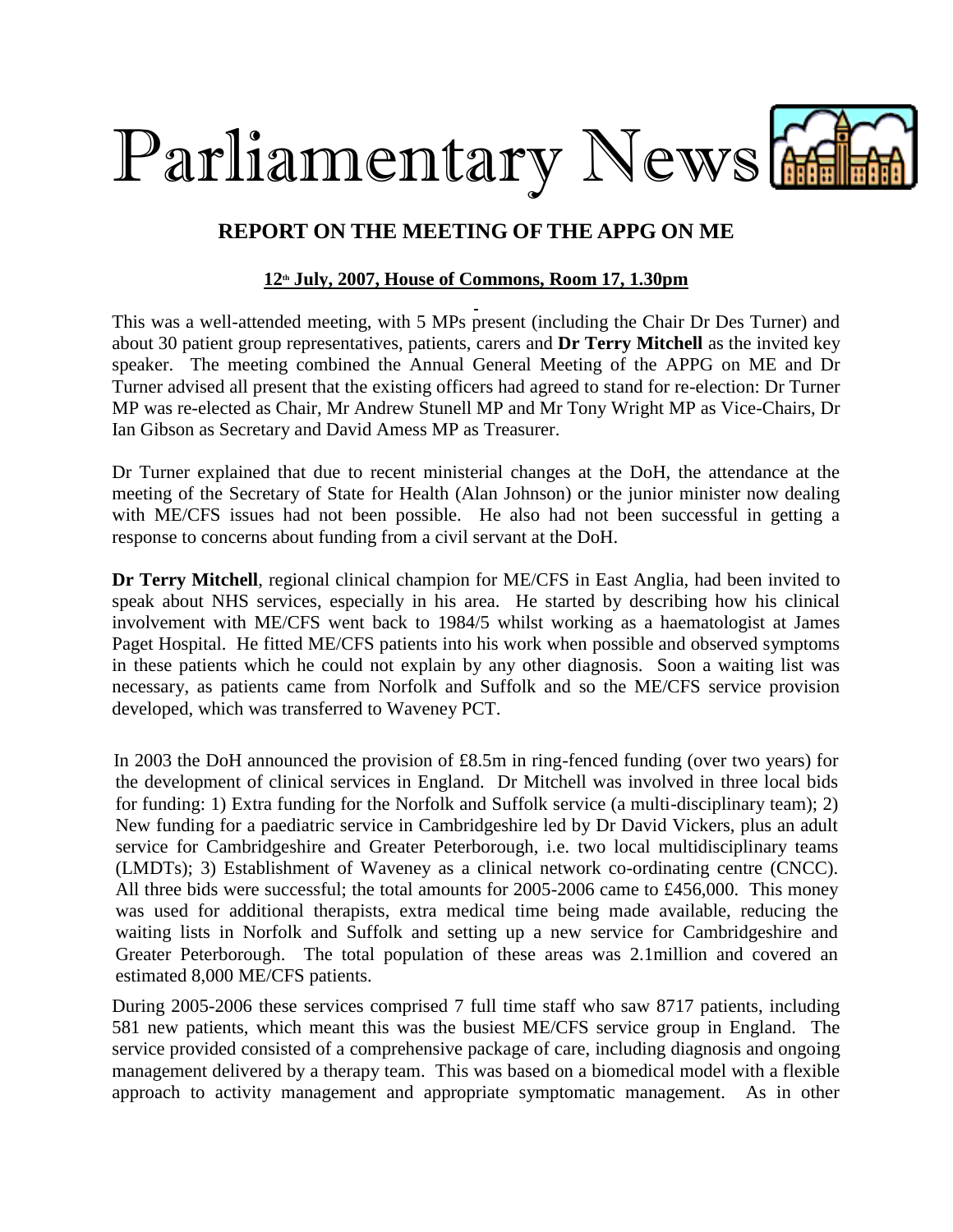chronic illnesses, depression could occur, he said, and this was acknowledged. The service collaborated with local patient groups who formed the East Anglian ME Patient Partnership Network. Their own audit and feedback from patients were very positive.

Nationally, of the original £8.5m only £6.5m was allocated for clinical development. Furthermore, in the financial year 2006-2007 a 15% reduction in funding for clinical services and all CNCCs was imposed by the DoH , but locally in Norfolk and Suffolk this matter was not raised until October/November 2006 and only in January/February 2007 in the Greater Peterborough/ Cambridgeshire area. Dr Mitchell stressed that the Investment Steering Group did not inform the clinical teams about the reduction in funds. – The situation appears to be the same for 2007-2008 and a significant deficit of around £62,400 is likely to occur, affecting predominantly adult services. Paediatric services in Cambridgeshire are likely to continue, but the adult service in Greater Peterborough is likely to have a 23% budget shortfall, and Waveney most probably a reduction of at least 21%. – This loss of funds has resulted in 'organisational chaos'. Some patients could not be placed on a waiting list, and most are waiting longer than 13 weeks for an appointment – in one extreme case 38 weeks; patients / carers are fearful of the future without adequate support, he said..

Dr Turner thanked Dr Mitchell for his presentation, which had highlighted a common problem: moneys not ring-fenced by Westminster was likely to be spent on something else. He then invited all present to ask questions in relation to the issues raised by Dr Mitchell. A very lively debate ensued during which divergent views on NHS service provision were aired. Christine and Tanya Harrison as well as Barbara Robinson praised the services provided throughout East Anglia under the leadership of Dr Mitchell; Tanya in particular commented how helpful he had been to her. – Jill Piggott had submitted a statement for the APPG prepared by the West Midlands ME Group Consortium (i.e. Herefordshire ME/CFS/FMS Group, Shropshire + Wrekin ME Support Group, Solihull + South Birmingham ME Support Group, Warwickshire Network for ME and the Worcestershire ME Support Group). This concerned the closure of the West Midlands CNCC due to lack of funding. The statement also criticized the way in which they believed the CNCC Collaborative for ME/CFS was placing too much emphasis on psychological aspects, and finished by criticising the proposed agenda for the NHS Collaborative Conference scheduled for October. – Paul Davis read out some sample letters received from members of his group (RiME), expressing dissatisfaction with the services at the NHS clinics and the (CBTbased) approaches offered, even the services offered in East Anglia were criticized by some of his contacts, but contrary views were expressed by some of the attendants at the meeting. Paul had also written to Dr Turner, explaining the problems his members were experiencing with the CBT clinic in Maidstone; there were also serious problems in Manchester, Winchester, Eastleigh and elsewhere. He also asked Dr Mitchell which criteria were used by his team for patients to gain access to his service and Dr Mitchell replied that a GP referral was needed. – Sir Peter Spencer deplored the failure to prevent the closures of some of the new services and called for urgent political intervention. – Various other points were raised by individuals, e.g. what impact the new NICE guideline would have on NHS clinical services and Tanya replied that PCTs were not legally bound to adhere to these guidelines – they are bound to act in the best interests of patients, but she added that she felt they would nonetheless use the guidelines.

Dr Turner concluded the discussion by suggesting that the new Secretary of State for Health, the